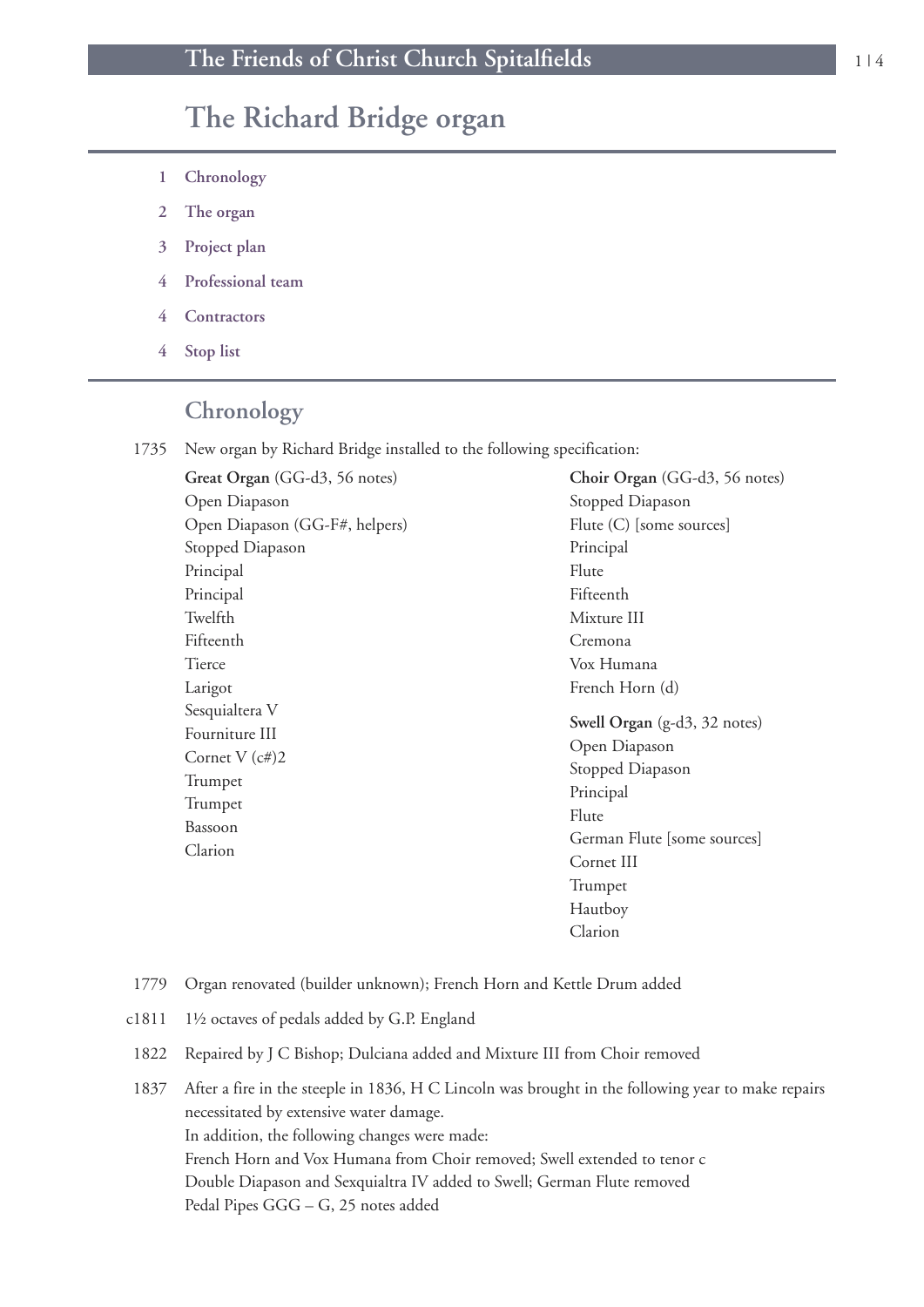### **The Friends of Christ Church Spitalfields** <sup>2</sup> <sup>|</sup> <sup>4</sup>

- 1852 Organ partially reconstructed by Gray & Davison Pedal Organ acquired three new stops from c 16'; Pedal bellows added Swell Organ extended to C with revised specification Some Great stops altered Some Choir stops altered New stop knobs New horizontal double-rise reservoir
- c1870 Alterations and additions by T.C. Lewis
- c1899 Alterations and additions by W.J. Northcott
- 1926 Further modifications by Bishop & Son: New concave and radiating pedals Electric blower added Tuba added on pneumatic action Pneumatic action to pedals Some further stop changes

1998 Organ dismantled by William Drake and stored for safekeeping during the church restoration.

### **The organ**

### **The Pipes**

Bridge's pipes were designed to 'speak' in a certain way, and his mechanisms to work in a particular way. This will require a scrupulous and considered restoration embodying best contemporary conservation practice.

#### **The Case**

The case is an important piece of 18th century furniture and its conservation is a significant project in its own right. It is made of mahogany and the exuberantly carved double serpentine front is one of only eight ever made to that pattern and by far the largest. This is a rare form of case and one that is distinctly English from the second quarter of the 18th century. When it is restored, it will complete the west end of the nave.

Remarkably, there have been only two major alterations to the case in its long history: the console, which was cut away on both sides in order to insert a Victorian keyboard; and alterations to the high level 'shoulders' to mask the insertion of the Swell in 1852. Both these alterations will be restored to the original 1735 scheme.

The case is in a very poor condition. The carving and woodwork has been neglected for 150 years and a number of sections are broken.

At present it is empty, the pipe work, stops and pedals having been removed in 1998 for safe storage at the start of Christ Church's lengthy restoration.

The Friends commissioned a report from historic paints expert Catherine Hassall on the surface finishes to the case to establish the original decorative scheme of 1735. Determining the date of each section of the woodwork has also helped establish the original arrangement. The report also confirmed that the shoulders at high level were installed in the 1850s, probably to hide from view the new Victorian Swell box. In order to restore the instrument to its 1735 state it follows that the case should also be returned to that date, and the shoulders will be removed (and preserved) along with the Swell.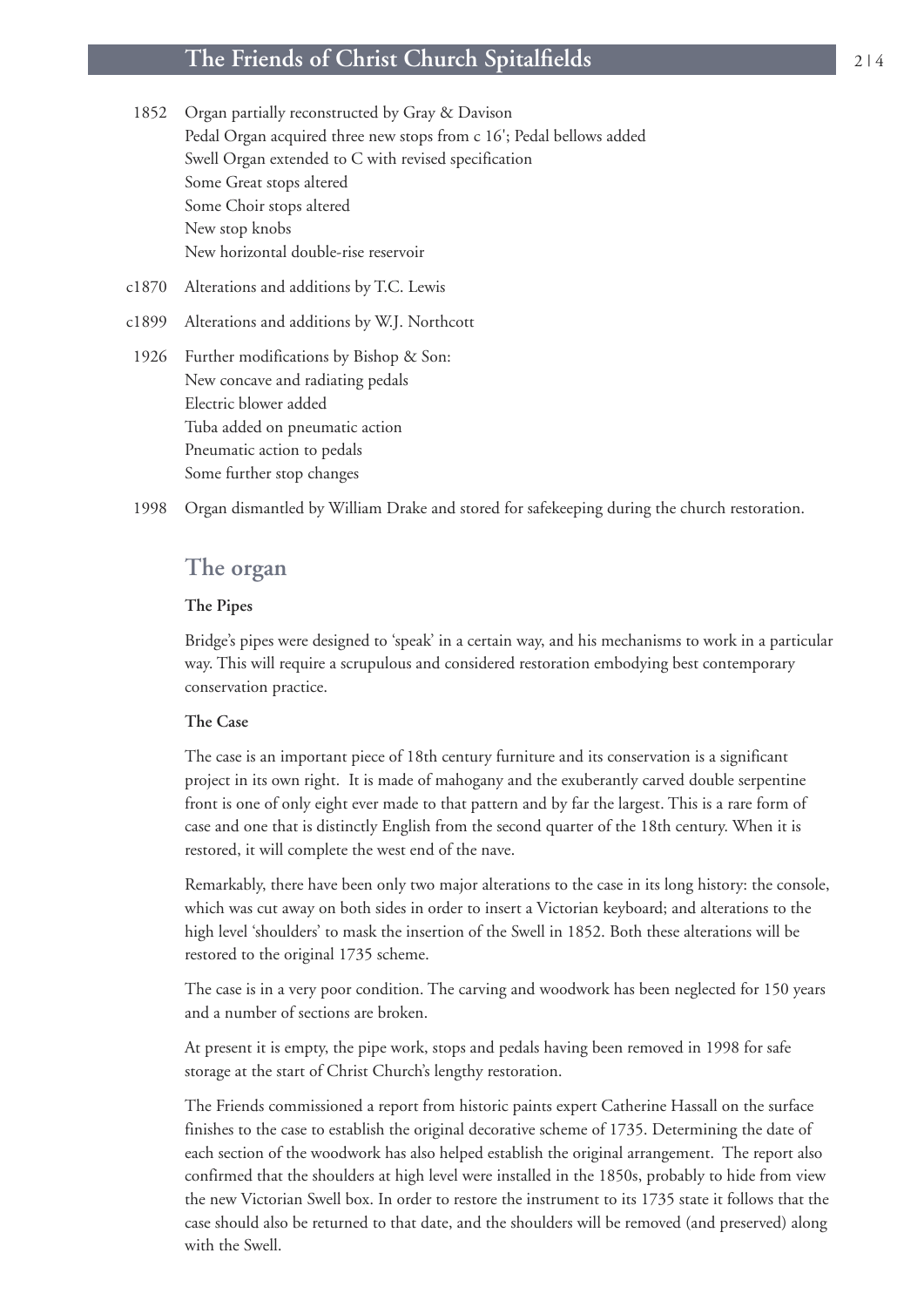#### **Pedal Organ**

Few English organs had pedals before 1800. From that date the absence of pedals poses increasing constraints on repertoire, and it affects earlier repertoire from other schools of composition that did have pedals (e.g. Germany). The Spitalfields organ first acquired pedals around 1811. More extensive provision was made in 1837, and again in 1852.

In order to increase the instrument's musical versatility and to equip it to perform much of the eighteenth and early nineteenth century European organ repertoire, a Pedal Organ is to be constructed using H C Lincoln's surviving Double Pedal Pipes and the former Great Open Diapason of Gray & Davison. A reed of 16' pitch is also to be included, possibly using the pipes of the Gray & Davison Posaune.

The pedal board is to be flat with parallel keys and will be constructed so as to be removable. Two manual to pedal couplers (Great to Pedals, Choir to Pedals) will be provided.

#### **Swell**

Eighteenth century Swells were treble divisions, consisting largely of solo registers and echoes; they had only a modest role in the repertoire, and this is the background to Bridge's Swell. By the midnineteenth century the Swell keyboard was often full compass and its musical resources had been greatly expanded. Organists today make extensive use of the Swell and the lack of a 'modern' Swell will undoubtedly be felt in certain repertoire. However, whereas the introduction of pedals could be justified as an addition to the Bridge scheme, the extension of the Swell compass and necessary enlargement of the Swell box would be a modification to Bridge's scheme, meaning that the organ could not be heard quite as he intended. The Friends have been advised, and have decided together with the PCC, to reinstate the 1735 scheme.

#### **Pitch and temperament**

Pitch is an important consideration when re-establishing the sound of the altered pipes, since a variation of pitch in a voiced pipe by as little as one quarter of a semi-tone will influence the harmonic structure of the pipe. The original voicing, pitch and compasses will be retained and an appropriate temperament used.

### **Project plan**

First the magnificent mahogany case and intricate carving will be repaired and restored. The mitres and crowns will be returned to their positions at the top of the three towers.

The pipes will be restored in the workshop and then, pipe by pipe, they will be brought back to Christ Church to be reinstalled in their original position.

William Drake of Buckfastleigh has been appointed as Organ Builder. Drake already has an impressive portfolio of historic organ restorations, including Lulworth Castle Chapel, Dorset (1780-5) St Paul, Deptford (c.1745), St Anne, Limehouse (1851), the Ball Room organ in Buckingham Palace (1818,1855) and, most recently, the Sutton organ (1849) for Jesus College Cambridge.